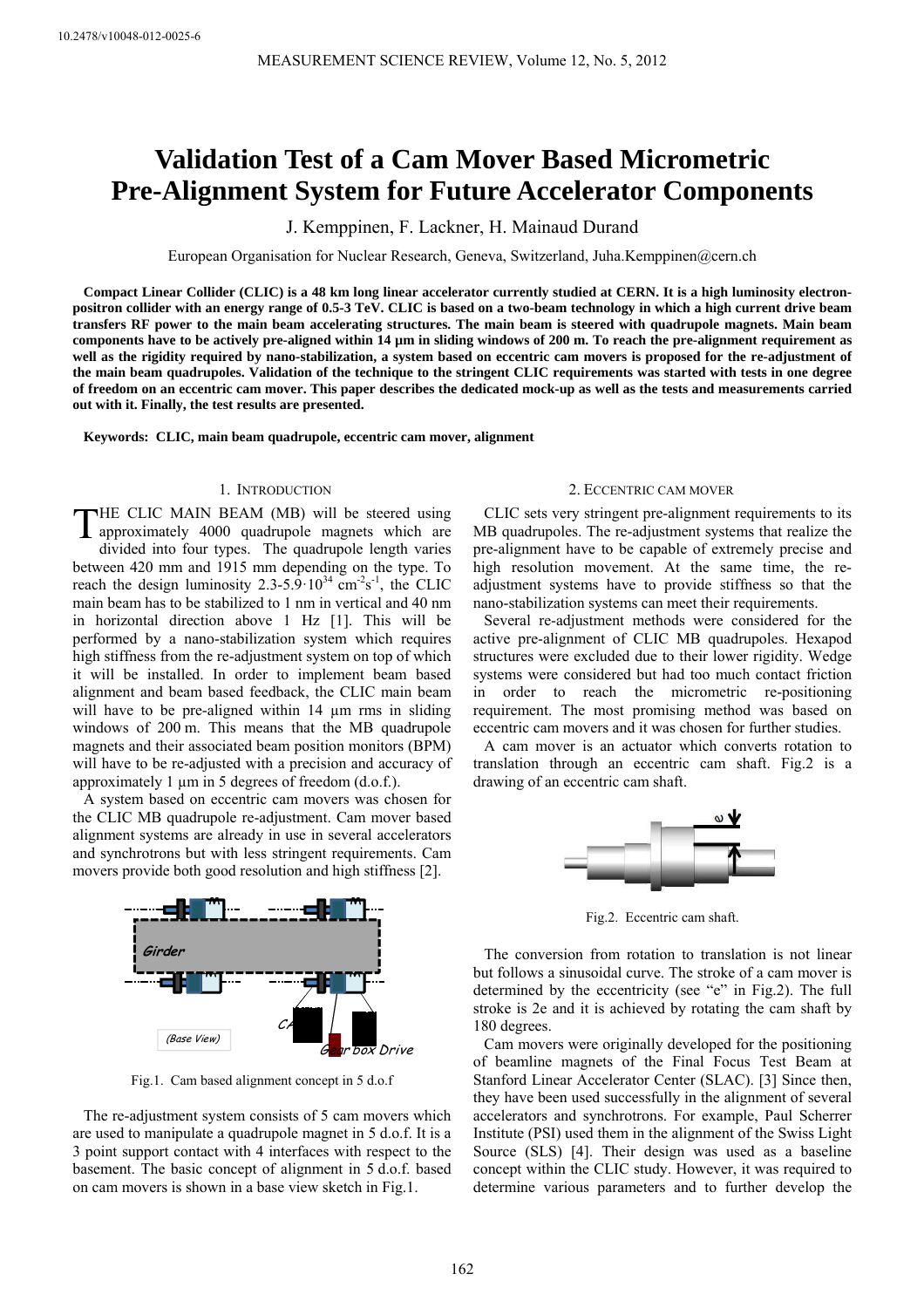system's performance. The focus was on optimizing the cam diameter and its thickness in order to obtain the maximum stiffness. The Hertz theory was used for this optimization. One can see from Fig.3 that the stiffness increases when increasing the diameter while reducing the deformation in the contact region. This optimization is therefore leading to higher Eigenfrequency which is required for the implementation of the nm stabilization equipment.



Fig.3. Linear elastic deformation vs. load and cam diameter variation.

Fig.4 shows the relation of the cam radius and the Hertzian stress for the chosen cam diameter of 120 mm. The stress increases when decreasing the cam diameter.



Fig.4. Linear elastic deformation vs. load and cam diameter variation.

Fig.5 is a photo of a prototype cam mover. The eccentric cam shaft is mounted inside a chassis (a). A combination of a bearing and a bearing housing is mounted around the cam shaft (b). The housing acts as the mechanical interface with the cam follower.

The cam mover prototype's powertrain consists of commercial, off-the-shelf (COTS) products. The cam shaft is rotated by a standard 2-pole Oriental Motor stepper motor through a 5:1 worm drive and a 144:1 planetary gearbox. Both gearboxes are made by Gysin. The stepper motor is controlled using a motor drive from Pacific Scientific and a stepper motor controller from National Instruments. The controller has micro-stepping capability.



Fig.5 . Eccentric cam mover

#### 3. ONE DEGREE OF FREEDOM TESTS

Validation of the CLIC MB quadrupole re-adjustment system based on eccentric cam movers was started with tests in 1 d.o.f. The cam mover geometry used in the first tests is based on the design used at the SLS [4]. The entire assembly was further developed by minimizing clearances and implementing state of the art components (gearbox etc.). This section will present the 1 d.o.f. mock-up and the repeatability tests carried out using it.

## *A. One degree of freedom mock-up*

Fig.6 presents the 1 d.o.f. mock-up described in [5]. The cam mover (A) is installed under a cam follower plate (B). The plate is attached to rigid walls with four low friction linear guidings (C). The guidings limit the plate's motion to one degree of freedom (vertical in Fig.4). The plate (B) weighs 35 kg. An additional weight of 100 kg is mounted on top of the plate.



Fig.6. Side view of the one degree of freedom mock-up.

One can imagine that this setup follows the theory of a one mass oscillator (cf. Fig.7). The Hertzian contact with its linear elastic behavior is representing the spring of the system. The setup was designed to be interchangeable and to define the smallest repeatable alignment step for the individual cam and bearing combinations. The hardware was therefore implemented as a highly rigid system to minimize parasitic alignment effects due to elastic deformations in the setup. Finite element analysis (FEA) computations based on ANSYS software were performed to optimize the structure.



Fig.7. Cam system as single mass oscillator.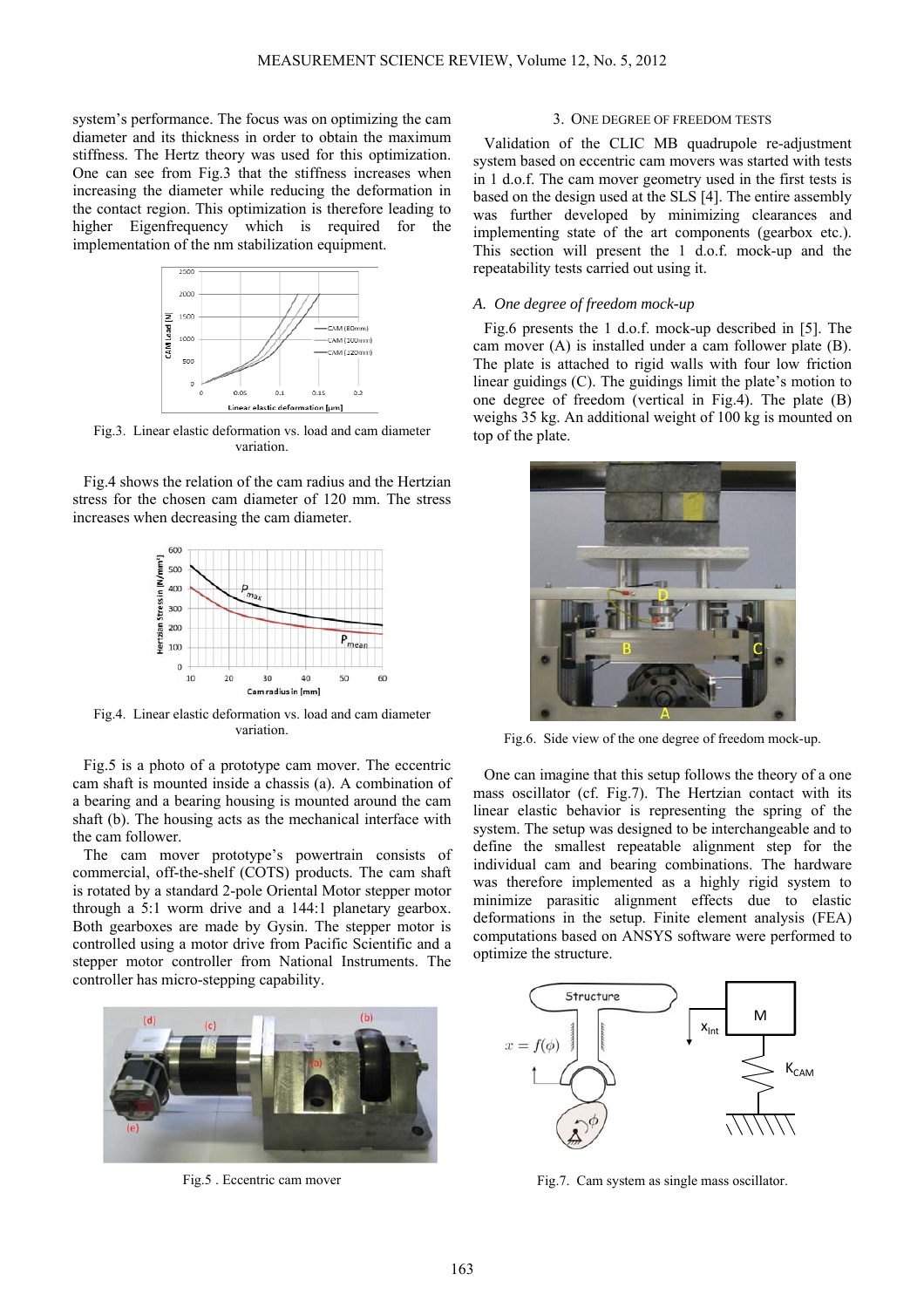A further purpose of the 1 d.o.f. mock-up is to test the repeatable plate position when rotating the cam mover by a complete revolution. All vertical displacement measurements are taken on the top plate position. Three capacitive Dimensional Offset Measurement Systems (DOMS) with resolution below 0.1 µm were installed for this measurement [6]. The DOMS are shown as (D) in Fig.6.

Fig.8 shows the setup to measure the upper plate's zposition. Three DOMS were used instead of one to have redundancy and to measure the inclination of the upper plate. The vertical position of the contact plane (CP in Fig.8) between the cam mover and the upper plate can be calculated based on the DOMS readings.



Fig.8. Top view of the DOMS sensors measuring the upper plate's z-position viewed from above. CP is the contact plane between the cam mover and the upper plate.



Fig.9. DOMS reading as a function of stepper motor microsteps measured in the 1 d.o.f. mock-up.

Fig.9 shows the readings of one of the DOMS when the cam shaft is rotated a full revolution. It can be seen in the figure that translation resolution depends on the orientation of the cam shaft. The worst case is in the mid-range where the sinusoidal curve is steepest.

The test setup is controlled by using a program created in the LabVIEW environment which is described in [7].

### *B. Test Methods*

A cylindrical enclosure (housing) acts as the mechanical interface between the cam mover and the cam follower. In the case of the 1 d.o.f. mock-up, the upper plate (B in Fig.6) acts as the cam follower. Linear movement of the housing is realized by rotating an eccentric cam shaft which is mounted inside the housing. A bearing is installed between the cam shaft and the housing.

Two different types of bearings were tested; spherical roller bearing and cylindrical roller follower. In addition, two types of housings were tested; again with cylindrical and spherical outer surfaces. Both housings have induction hardened surfaces. Three different configurations were built using these bearing and housing types and tested in the 1 d.o.f. mock-up.

Table 1. Configurations tested in the 1 d.o.f. mock-up

| Config. | Bearing type                | Bearing                            | Housing     |
|---------|-----------------------------|------------------------------------|-------------|
| No.     |                             | reference                          | type        |
|         | Spherical<br>roller bearing | SKF 22209 E                        | Cylindrical |
| 2       | Roller<br>follower          | <b>IKO NAST</b><br>45 ZZUU         | Cylindrical |
| 3       | Roller<br>follower          | <b>IKO NAST</b><br><b>45 ZZUUR</b> | Spherical   |

Table1 is showing the three tested configurations. Bearing references are listed in the table in addition to bearing and housing types. Configuration 1 consists of a spherical roller bearing and a cylindrical housing. Configurations 2 and 3 both have a roller follower bearing. The only difference between the bearings used in configurations 2 and 3 is the outer ring. It is cylindrical in configuration 2 and crowned in configuration 3. The housing is cylindrical in configuration 2 and spherical in configuration 3.

For each configuration, preparatory tests were carried out to find the best parameters for the repeatability test. The optimized parameters were: the number of data acquisitions after each sequence, the number of test drives in a test series, the settling time after a sequence and before data acquisition and the stepper motor reference speed. The cam mover has a traditional trapezoidal motion profile. The stepper motor reference speed means the constant maximum speed in the trapezoid.

A test series was performed based on the optimized parameters to find out the cam mover repeatability within the whole stroke of 10 mm. In the beginning of the test, the cam follower plate was at its upper dead center. One test drive consisted of two parts. First, the plate was driven from the upper dead center to the lower dead center (PI revolution) and vice versa in the further iteration. The cam mover was stopped 20 times per PI revolution for measurements. This procedure was repeated 10 times. The mean values and root mean square errors (RMSE) were calculated between corresponding measurement points of all the 10 test drives of the test series.

The cam mover's range in vertical motion (stroke) is 10 mm. This translates through the planetary gearbox and the worm drive to nine million micro steps of the stepper motor. The repeatability test series was repeated with a reduced stroke of the cam mover. One million micro steps were omitted from both ends of the stroke.

#### 4. RESULTS

The results of the repeatability tests of configurations 1-3 are shown in Fig.10-12, respectively. In each figure, (a) presents the full stroke of nine million stepper motor micro steps and (b) presents the reduced stroke between 1 and 8 million micro steps from the upper dead center.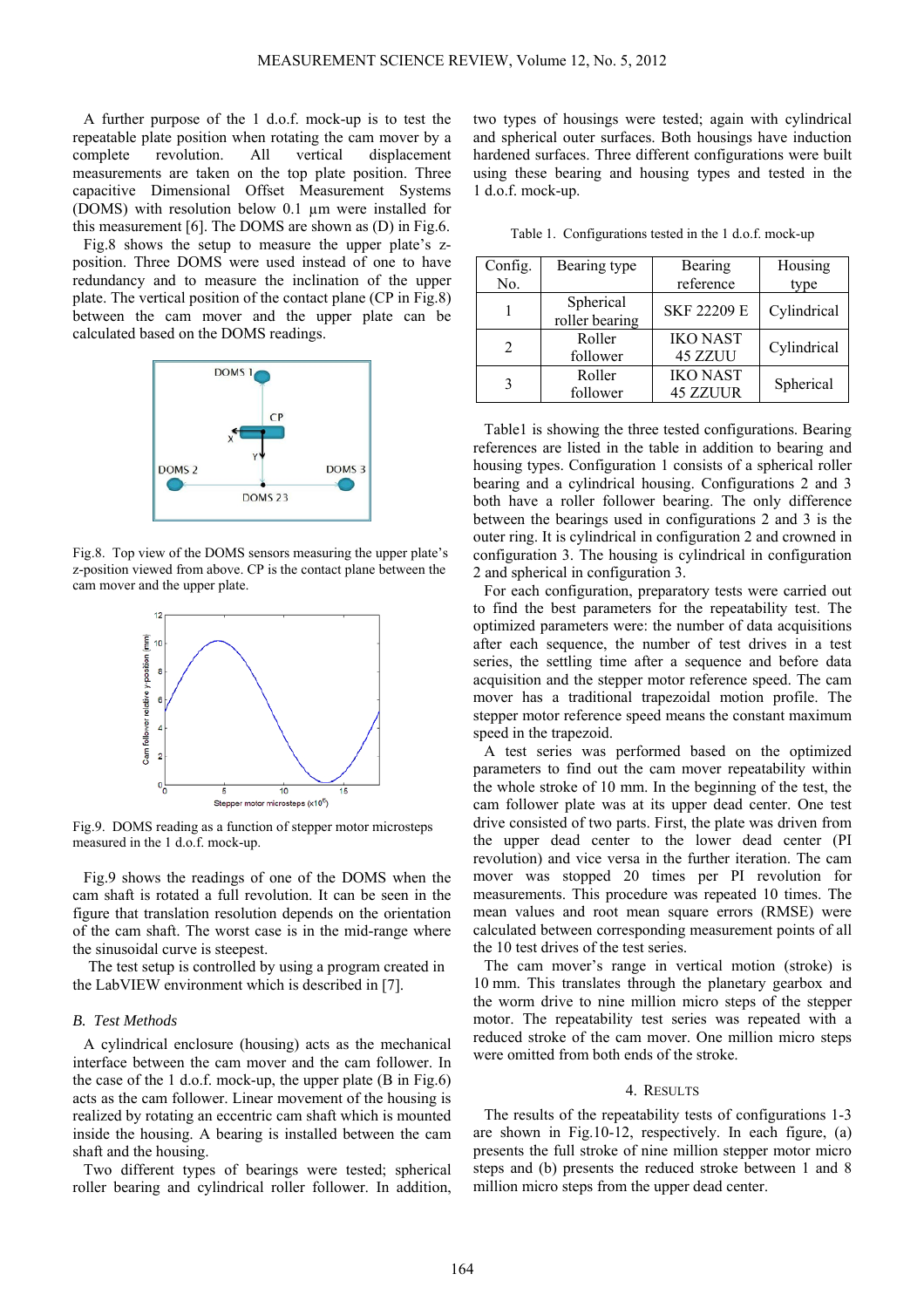

(a) Full stroke of 9 million stepper motor micro steps. (b) Range between 1 and 8 million micro steps.





(a) Full stroke of 9 million stepper motor micro steps. (b)..Range between 1 and 8 million micro steps.



Fig.11. Repeatability as a function of measured vertical position of the cam follower plate using configuration 2 in the 1 d.o.f. mock-up





Fig.12. Repeatability as a function of measured vertical position of the cam follower plate using configuration 3 in the 1 d.o.f. mock-up.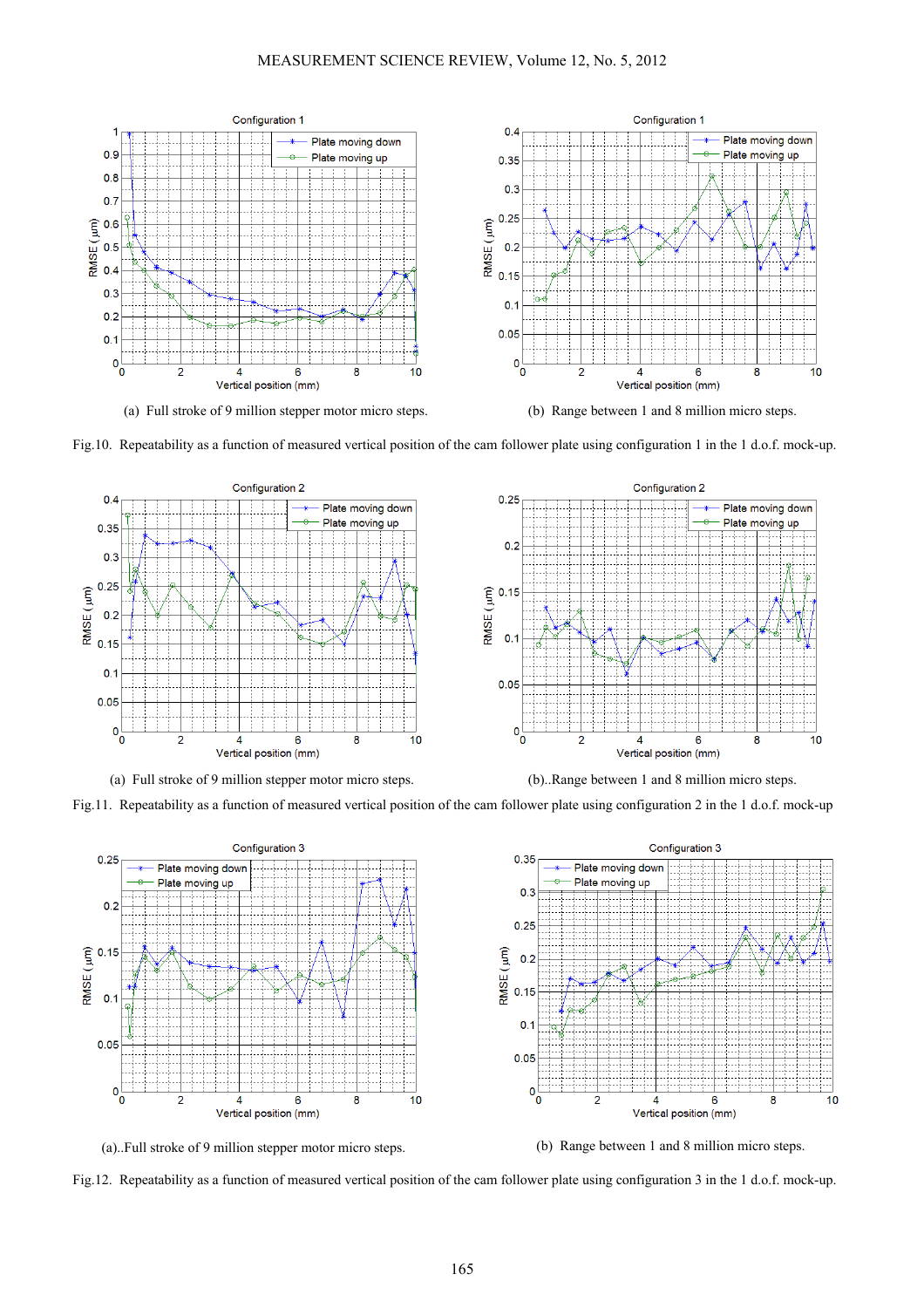As can be seen in Fig.10-12, the repeatability was below micron with each configuration throughout the range. Configuration 3 had the best repeatability with full stroke. Configuration 2 had the best repeatability, below 0.2 µm, with reduced stroke.

Configurations 1 and 2 had better repeatability with the reduced stroke than with the full one. For configuration 3, the results were better with full stroke than with partial stroke.

# 5. DISCUSSION

The 1 d.o.f. tests described in this article focused on the repeatability of cam mover movements. There is no calibration procedure defined in the setup so measuring precision or accuracy was not meaningful.

The 1 d.o.f. mock-up is controlled in open loop. Also, the effects of backlash and hysteresis of the powertrain were not taken into consideration in the reference commands which were sent to the cam mover. Therefore, the backlash and the hysteresis were included in the measurement results. In the case of the first CLIC cam mover prototype, the backlash and hysteresis were in the magnitude of several tens of microns. Thus, the precision requirements could not have been met without eliminating the backlash and the hysteresis.

In the repeatability tests, however, the effects of backlash and hysteresis are not seen, only their variation. And since the repeatability was all the time below micron, the backlash and the hysteresis are stable and can thus be eliminated fairly simply.

The next cam mover version will be equipped with a high end rotary absolute encoder. The encoder will be installed on the eccentric cam shaft so it will automatically eliminate the nonlinearities of the powertrain. It will also enable a simple calibration procedure for the cam movers.

Clearances inside the spherical roller bearing allow small lateral movement whereas the roller follower blocks it. The 1 d.o.f. mock-up diminishes efficiently movements in x- and y-directions. Therefore, not all the effects of the clearances might have been visible in the 1 d.o.f. test results.

A 5 d.o.f. mock-up will be built for the validation of the sub-micrometric resolution cam mover system. The cam mover design has been further improved from the one used in the 1 d.o.f. mock-up. The structure is now more rigid, the clearances between parts are smaller, the worm drive and the stepper motor have been changed and there is a zero backlash bearing reducer instead of the planetary gearbox. Both bearing types will be tested also in 5 d.o.f.

In addition to positioning precision, the re-adjustment system has to provide a rigid support for the MB quadrupoles. The system's Eigenfrequency should be as high as possible. This has been taken into consideration in the cam mover design optimization process. The validation of the 5 d.o.f. concept will show if a further iteration in the re-adjustment system design will be required.

# 6. CONCLUSION

The CLIC main beam quadrupoles have to be prealigned within approximately 1  $\mu$ m in 5 d.o.f. A system based on eccentric cam movers is proposed for the readjustment. The system's validation process was started with repeatability tests in 1 d.o.f.

The cam mover was tested with three different bearing and housing configurations in 1 d.o.f. The repeatability of all of the three configurations was below 1.0 µm. The roller follower had better repeatability than the spherical roller bearing with both outer rings and housings. With reduced stroke, the differences between the configurations were negligible.

The good results from the 1 d.o.f. tests justify proceeding to the next phase in the validation of the MB quadrupole pre-alignment system based on eccentric cam movers.

# ACKNOWLEDGMENT

The work done in Paul Scherrer Institute on cam movers has been very helpful in the CLIC baseline concept. Also Michel Rousseau and Sylvain Mico of CERN BE/ABP-SU section have given a lot of input in the work done.

## **REFERENCES**

- [1] Artoos, K., Capatina, O., Collette, C., Guinchard, M., Hauviller, C., Lackner, F., Pfingstner, J., Schmickler, H., Sylte, M. (2009). Study of the stabilization to the nanometer level of mechanical vibrations of the CLIC main beam quadrupoles. In *Proceedings of the 23rd Particle Accelerator Conference*, 4-8 May 2009. Vancouver, Canada: Canada's National Laboratory for Particle and Nuclear Physics.
- [2] Mainaud Durand, H., Touzé, T., Griffet, S., Kemppinen, J., Lackner, F. (2010). CLIC active pre-alignment system: Proposal for CDR and program for TDR. In *Proceedings of the 11th International Workshop on Accelerator Alignment*, 13-17 September 2010. Hamburg, Germany: Deutsches Elektronen-Synchrotron DESY.
- [3] Bowden, G., Holik, P., Wagner, S.R., Heimlinger, G., Settles, R. (1996). Precision magnet movers for the Final Focus Test Beam. *Nuclear Instruments and Methods in Physics Research A,* 368 (3), 579-592.
- [4] Schlott, V., Kramert, R., Rohrer, M., Streun, A., Wiegand, P., Zelenika, S. (2000). Dynamic alignment at SLS. In *Proceedins of the 7th European Particle Accelerator Conference*, 26-30 June 2000. Vienna, Austria: Institute of High Energy Physics of the Austrian Academy of Sciences, 693-695.